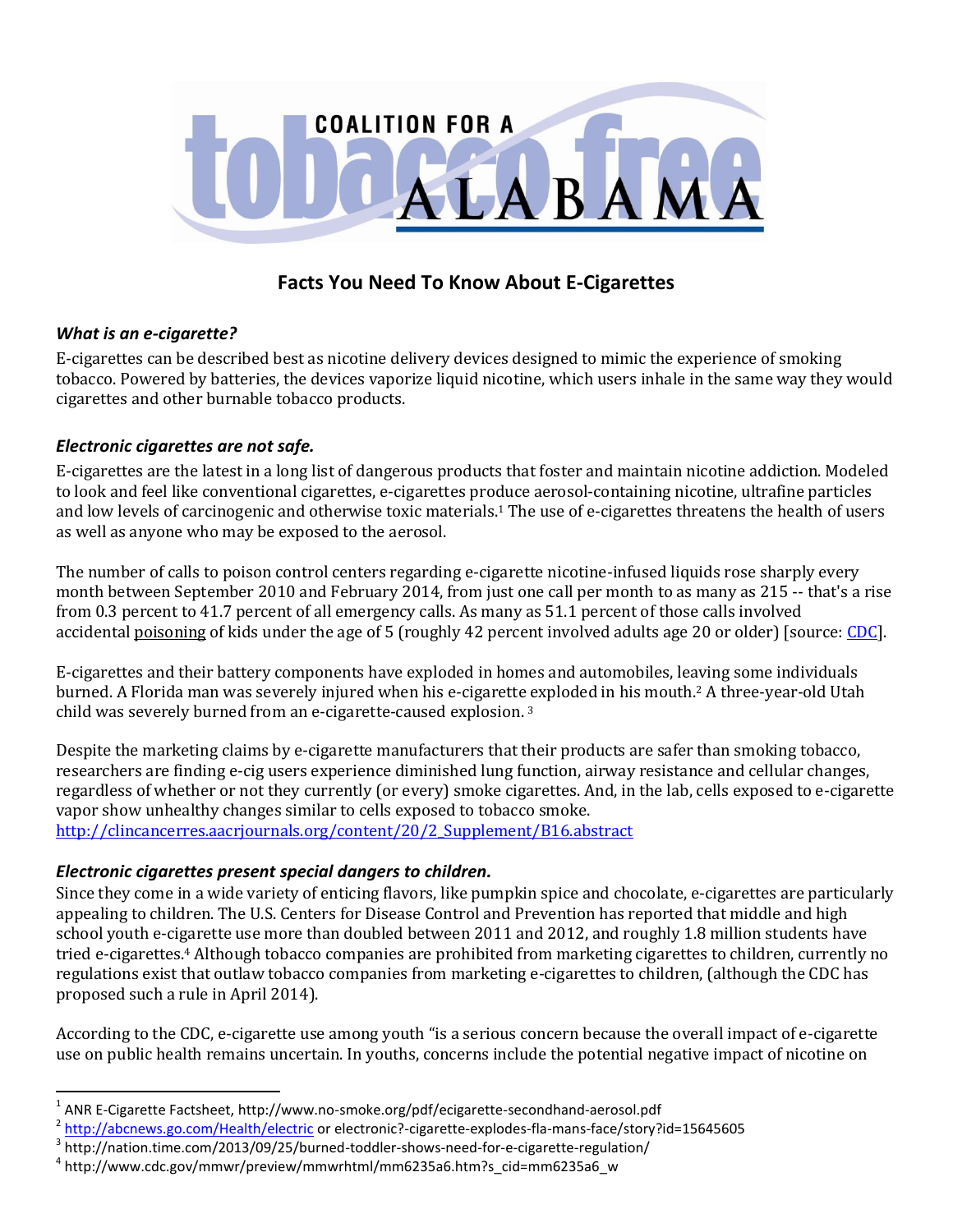adolescent brain development, as well as the risk for nicotine addiction and initiation of the use of conventional cigarettes or other tobacco products."<sup>5</sup>

Despite the marketing claims by e-cigarette manufacturers that their products are safer than smoking tobacco, researchers are finding e-cig users experience diminished lung function, airway resistance and cellular changes, regardless of whether or not they currently (or every) smoke cigarettes. And, in the lab, cells exposed to e-cigarette vapor show unhealthy changes similar to cells exposed to tobacco smoke. [http://clincancerres.aacrjournals.org/content/20/2\\_Supplement/B16.abstract](http://clincancerres.aacrjournals.org/content/20/2_Supplement/B16.abstract)

Health experts agree e-cigarettes offer an entry way for children to become addicted to cigarettes. A scientific study of nearly 40,000 youth found that found that adolescents who used e-cigarettes were more likely to smoke cigarettes and less likely to quit smoking.<sup>6</sup>

### *New product same marketing.*

Authorities have long fought against tobacco industry addiction schemes—advertising designed to attract young children, women, and minority groups—that resulted in the vast majority of adult smokers having started their habit between the ages of 11 and 13.7 The tobacco industry's own internal documents reveal that marketing schemes are designed to ensure that for every person killed by their products at least two more become addicted. In 2006, the federal government successfully convicted Big Tobacco corporations of colluding in violating federal racketeering laws in pursuit of lifelong addicts.<sup>8</sup> Yet evidence shows manufacturers are using the same tactics with e-cigarettes. <sup>9</sup> The nation's largest cigarette manufacturers (Altria, Phillip Morris, Reynolds and Lorillard) have all invested in e-cigarette companies.<sup>10</sup>

## *E-cigarettes are not effective quitting aids*

The vast majority of current smokers say they want to quit. Big Tobacco works hard to foil public health programs to end tobacco addiction. One of Big Tobacco's longstanding practices is to use "bait and switch" tactics, offering up literature and programs about quitting that are scientifically known to be ineffective. E-cigarettes are not effective quitting aids, according to the results of several recent research studies.<sup>11</sup>

### *What are the potential harms from being exposed to e-cigarette smoke?*

E-cigarettes are relatively new products, and yet already scientists have discovered that the aerosols users inhale as well as those contained in their exhaled components contain highly dangerous substances. For example, at least 10 chemicals found in e-cigarette aerosols are carcinogens or reproductive toxins.<sup>12</sup> The aerosol contains heavy metals, including chromium, nickel and tin.<sup>13</sup> Ten e-cigarette aerosol chemicals are on California's Proposition 65 list of carcinogens and reproductive toxins. 14

### *What have communities and states done to limit human exposure to e-cigarettes?*

As of January 2, 2014, 108 municipalities and three states include e-cigarettes as products that are prohibited from use in smokefree environments.<sup>15</sup> Ten other states have otherwise restricted the use of e-cigarettes. Some countries, including Australia, Canada, Israel and Mexico, as well as some U.S. cities like Los Angeles, Chicago and New York, have banned electronic cigarettes or restricted their use in some public venues.

 5 *Ibid.*

<sup>6</sup> http://archpedi.jamanetwork.com/article.aspx?articleid=1840772

<sup>7</sup> http://www.tobaccofreekids.org/research/factsheets/pdf/0127.pdf

<sup>8</sup> http://publichealthlawcenter.org/topics/special-collections/verdict-findings-united-states-v-philip-morris-collection

<sup>&</sup>lt;sup>9</sup> http://www.tobaccofreekids.org/tobacco\_unfiltered/post/2013\_10\_02\_ecigarettes

<sup>10</sup> http://blogs.wsj.com/corporate-intelligence/2014/02/03/more-e-cigarettes-in-the-hands-of-big-tobacco/

<sup>11</sup> http://www.latimes.com/science/sciencenow/la-sci-sn-ecigarette-claims-20140324-story.html

<sup>12</sup> ANR E-Cigarette Factsheet, http://www.no-smoke.org/pdf/ecigarette-secondhand-aerosol.pdf

<sup>13</sup> http://no-smoke.org/pdf/ecigarette-secondhand-aerosol.pdf

<sup>14</sup> *Ibid.*

<sup>15</sup> ANR list, http://www.no-smoke.org/pdf/ecigslaws.pdf